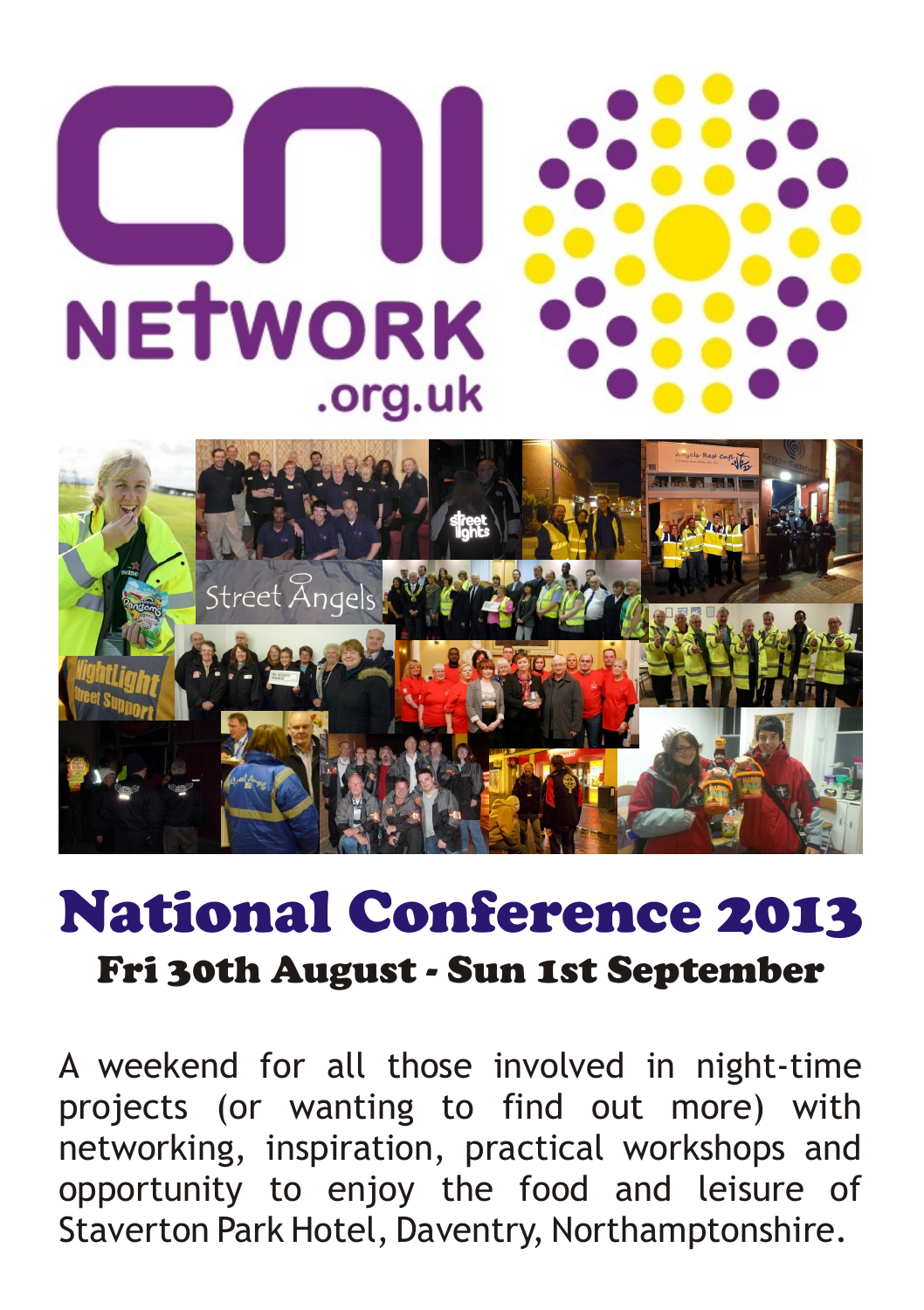

You'll simply love the relaxing atmosphere at De Vere Venues Staverton Park. It's at the heart of England and right in the middle of the action with many local attractions only a short drive away. The purpose-built accommodation offers a wide choice of rooms set within stunning grounds. Facilities include an indoor leisure complex with pool, sauna, steam room and whirlpool spa. And if golf is your passion, Staverton Park has its own PGA standard 18 hole golf course. The Hotel is easily accessible from the M1, M6, M40 and Birmingham Airport. Staverton Park offers free wi-fi throughout the hotel and free flowing hot drinks throughout the weekend.



### visit www.sa-cni.org.uk for conference updates

also on-line for credit card bookings and terms of booking





The Programme

*Subject to change - but provisionally*

Afternoon - Optional Golf Tournament with others from across the country (this includes

2pm - Check In for guests and full use of Enjoy breakfast in the Restaurant leisure facilities

*Bake and Grill Restaurant* (included) and an worship, keynote speaker and prayer opportunity to network with others from local

7.30pm - An evening of inspiration with home... stories from local projects across the

Enjoy breakfast and networking in the Restaurant

10am - Amorning of fast paced speakers that Twitter.com/cninet will equip you and inspire you within your night-time work

12.30pm - Enjoy lunch and networking in the Restaurant

2pm - 4pm - Workshops

Leisurely afternoon - go for a swim, visit the local area, sit in the bar and meet with others...

**Friday 30th August** 6.30pm - Gala Dinner Evening - an evening of fun and music

## **Sunday 1st September**

10.30am - Celebration of our work with Enjoy a leisurely evening dinner in the *Stake,* music, more stories from local projects,

> 12.15pm - Lunch, Networking, opportunity to enjoy the leisure facilities before setting off

country... **The aim** is to make this a weekend that will be beneficial to your work in your local project. We invite your input and ideas to **Saturday 31st August help** shape the weekend - email paul@cninetwork.org.uk . Conference<br>updates will be on-line:

> sa-cni.org.uk Facebook.com/cninetwork